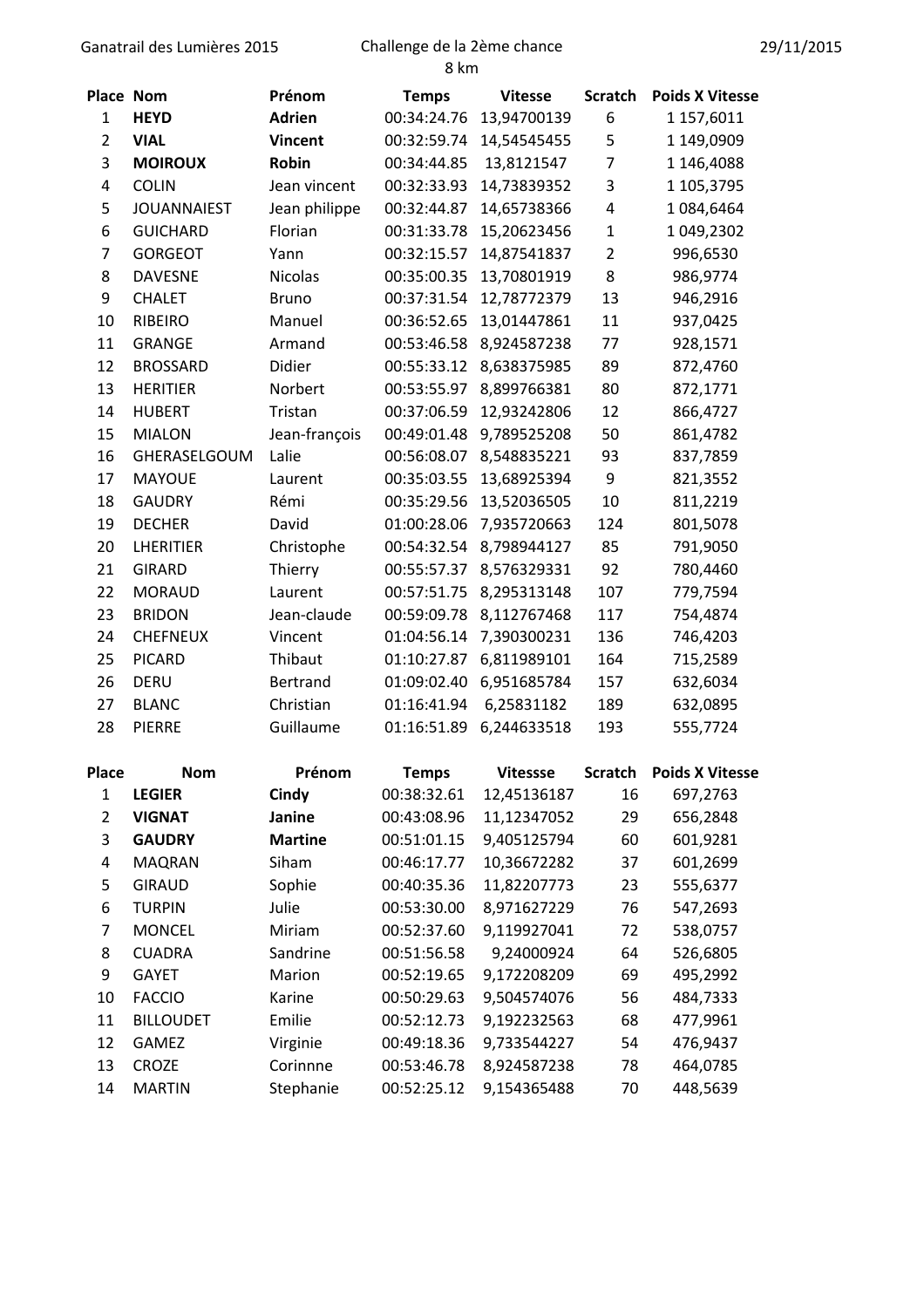## Ganatrail des Lumières 2015 Challenge de la 2ème chance

| <b>CLT</b>     | <b>Nom</b>        | Prénom          | <b>Dossard</b> | <b>Sexe</b> | Classement     | <b>Vitesse</b> | PV            |
|----------------|-------------------|-----------------|----------------|-------------|----------------|----------------|---------------|
| 1              | <b>SEYDOUX</b>    | <b>Sylvain</b>  | 324            | M           | $\mathbf{1}$   | 14,8031        | 1 125,04      |
| 2              | <b>BACCONNIER</b> | <b>Stephane</b> | 373            | M           | 3              | 14,5082        | 1 088,11      |
| 3              | <b>DESHARBES</b>  | Gérald          | 294            | M           | 11             | 12,8944        | 1 070,23      |
| 4              | <b>CHAMBONNET</b> | Nelson          | 233            | M           | 24             | 12,2840        | 1031,86       |
| 5              | <b>BIDARD</b>     | Philippe        | 246            | M           | $\overline{2}$ | 14,6427        | 1 0 24,99     |
| 6              | LEONARD           | Pascal          | 335            | M           | 51             | 11,1317        | 1 0 24, 12    |
| $\overline{7}$ | <b>MARTINEZ</b>   | Stephane        | 352            | M           | 10             | 12,9277        | 1 0 2 1 , 2 9 |
| 8              | <b>ALFANO</b>     | Olivier         | 258            | M           | 8              | 13,2322        | 1018,88       |
| 9              | <b>GUIGUE</b>     | Jean-marc       | 266            | M           | 44             | 11,2833        | 1 0 1 5 , 5 0 |
| 10             | <b>SEGUIN</b>     | Rémy            | 281            | M           | 20             | 12,4917        | 1 0 1 1,83    |
| 11             | <b>BARBARESI</b>  | Nicolas         | 315            | M           | 19             | 12,5115        | 1 000,92      |
| 12             | ABERKANE          | Tahar           | 368            | M           | 9              | 13,2228        | 991,71        |
| 13             | <b>PECH</b>       | Laurent         | 254            | M           | 41             | 11,3259        | 985,35        |
| 14             | <b>BOY</b>        | Ludovic         | 260            | M           | 4              | 13,6265        | 981,10        |
| 15             | <b>DEBÉE</b>      | Anthony         | 242            | M           | 63             | 10,8413        | 975,72        |
| 16             | <b>PROTHERY</b>   | Jean-philippe   | 314            | M           | 21             | 12,4337        | 969,83        |
| 17             | <b>FAVRE</b>      | Loïc            | 217            | M           | 23             | 12,3854        | 966,06        |
| 18             | <b>MOUTTON</b>    | <b>Nicolas</b>  | 267            | M           | 5              | 13,5342        | 960,93        |
| 19             | PENARD            | David           | 304            | M           | 52             | 11,1268        | 956,90        |
| 20             | <b>FLAGEUL</b>    | Jeremy          | 292            | M           | 29             | 11,9123        | 952,99        |
| 21             | <b>MARTEL</b>     | Franck          | 293            | M           | 77             | 10,5322        | 947,90        |
| 22             | <b>CHASTANG</b>   | Fx              | 306            | M           | 33             | 11,6786        | 945,97        |
| 23             | <b>PERRIER</b>    | <b>Bruno</b>    | 312            | M           | 28             | 12,0135        | 937,05        |
| 24             | <b>GRAUX</b>      | Alexis          | 291            | M           | 30             | 11,8446        | 923,88        |
| 25             | <b>GAUMAND</b>    | Gregory         | 243            | M           | 64             | 10,8389        | 921,31        |
| 26             | <b>BRIDON</b>     | Wilfried        | 255            | M           | 34             | 11,5982        | 916,26        |
| 27             | <b>MAUPAS</b>     | David           | 332            | M           | 6              | 13,4626        | 915,46        |
| 28             | <b>GIRARD</b>     | Marcellin       | 322            | M           | 57             | 10,9938        | 912,49        |
| 29             | <b>ROUVIER</b>    | Stéphane        | 206            | M           | 13             | 12,8052        | 909,17        |
| 30             | <b>MAILLOT</b>    | Vincent         | 327            | M           | 62             | 10,8413        | 899,83        |
|                | 31 BARBOSA        | Rodrigo         | 211            | M           | 46             | 11,2360        | 898,88        |
| 32             | PERONNET          | Herve           | 256            | M           | 14             | 12,7845        | 894,91        |
| 33             | <b>BROC</b>       | Renaud          | 231            | M           | 42             | 11,3114        | 882,29        |
| 34             | <b>BACCONNIER</b> | Philippe        | 336            | M           | 26             | 12,2389        | 881,20        |
| 35             | VAREZ             | Maxime          | 271            | M           | 79             | 10,4836        | 870,14        |
| 36             | CRUPELANDT        | <b>Bruno</b>    | 250            | M           | 43             | 11,2994        | 870,06        |
| 37             | <b>DURAND</b>     | Jean-luc        | 278            | M           | 22             | 12,3998        | 867,98        |
| 38             | <b>HERMANT</b>    | Gregory         | 350            | M           | 31             | 11,8269        | 863,36        |
| 39             | DOMMANGE          | Jerome          | 319            | M           | 53             | 11,1251        | 856,63        |
| 40             | ALDEBERT          | Loïc            | 234            | M           | 32             | 11,6786        | 852,54        |
|                | 41 FREREJEAN      | Nicolas         | 212            | M           | 54             | 11,0229        | 848,77        |
|                | 42 POMIES         | Vincent         | 251            | M           | 58             | 10,9689        | 844,61        |
| 43             | <b>MILLET</b>     | Denis           | 279            | M           | 47             | 11,2334        | 842,51        |
|                | 44 PETITJEAN      | Jordan          | 296            | M           | 40             | 11,3422        | 839,32        |
| 45             | <b>RUELLE</b>     | Vincent         | 371            | M           | 48             | 11,1848        | 838,86        |
| 46             | <b>JACQMIN</b>    | Laurent         | 331            | M           | 50             | 11,1317        | 823,75        |
| 47             | PALLUAT           | Raphael         | 216            | M           | 39             | 11,4312        | 823,05        |
| 48             | <b>DEBIZE</b>     | Yoann           | 257            | M           | 56             | 11,0027        | 814,20        |
|                | 49 PELEGRIN       | Frank           | 230            | M           | 38             | 11,4338        | 811,80        |